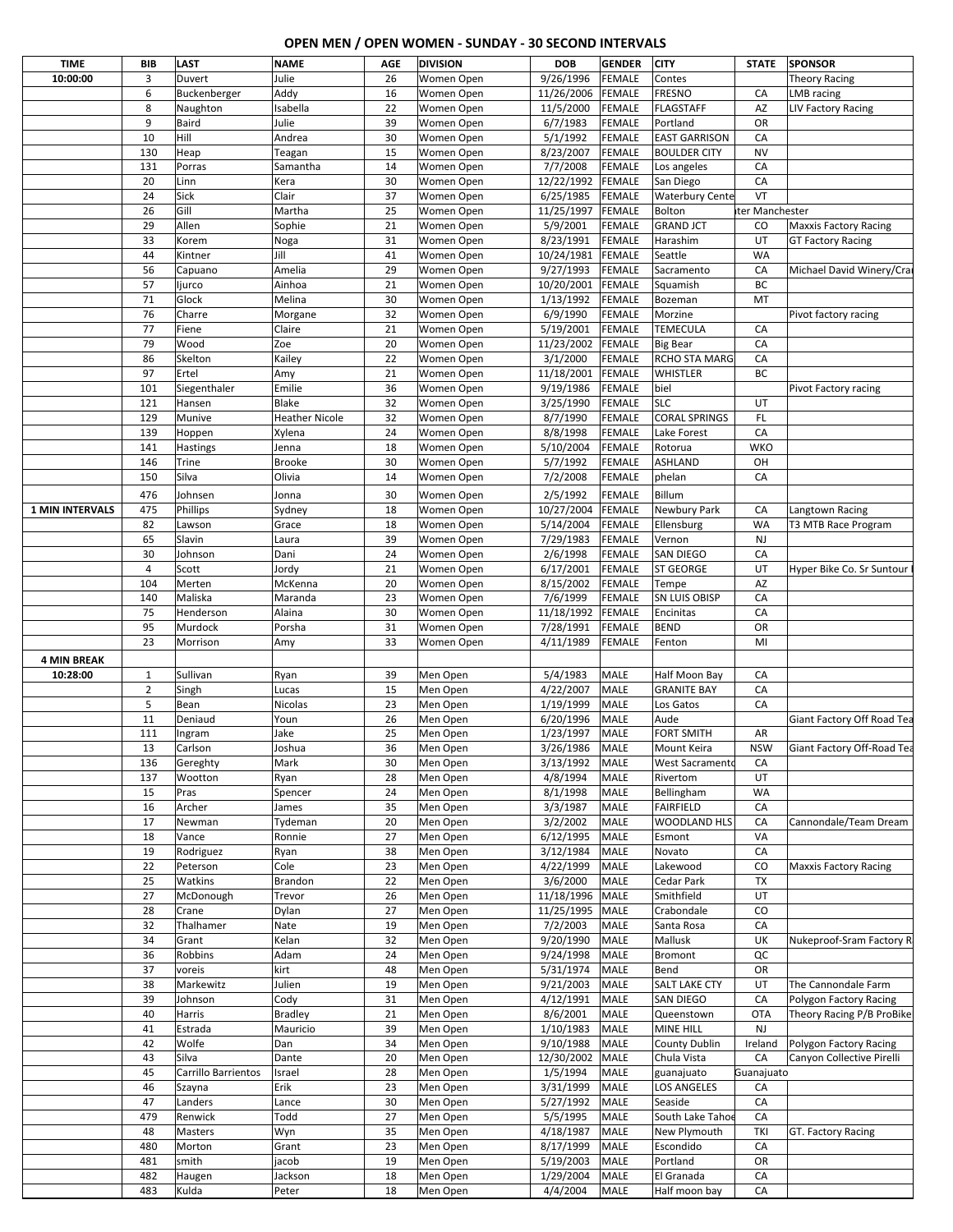## **OPEN MEN / OPEN WOMEN - SUNDAY - 30 SECOND INTERVALS**

|                        | 49             | Stone                      | <b>Brady</b>    | 22       | Men Open             | 2/25/2000       | <b>MALE</b> | Nelson                       | <b>NSN</b> | Polygon Factory Racing             |
|------------------------|----------------|----------------------------|-----------------|----------|----------------------|-----------------|-------------|------------------------------|------------|------------------------------------|
|                        | 50             | Westeinde                  | Colin           | 29       | Men Open             | 7/29/1993       | MALE        | Truckee                      | CA         |                                    |
|                        | 51             | Krause                     | Elijah          | 20       | Men Open             | 11/13/2002      | MALE        | <b>BEND</b>                  | OR         |                                    |
|                        | 52             | Fierro                     | Justin          | 37       | Men Open             | 6/3/1985        | MALE        | <b>RIVERTON</b>              | UT         |                                    |
|                        | 54             | Adams                      | Nate            | 42       | Men Open             | 3/27/1980       | MALE        | <b>FORT COLLINS</b>          | CO         |                                    |
|                        | 55             | Carrillo Barrientos        | Hernán          | 31       | Men Open             | 12/21/1991      | <b>MALE</b> | Dolores Hidalgo Guanajuato   |            |                                    |
|                        | 58             | Heap                       | Elliott         | 24       | Men Open             | 1/6/1998        | MALE        | Halesowen                    | UK         | Nukeproof-Sram Factory R           |
|                        | 59             | Groves                     | Damian          | 33       | Men Open             | 6/11/1989       | MALE        | Newcastle-understaffordshire |            |                                    |
|                        | 60             | Miller                     | Lear            | 31       | Men Open             | 10/7/1991       | MALE        | Sedona                       | AZ         |                                    |
|                        | 61             | Stuttard                   | Matt            | 29       | Men Open             | 6/4/1993        | MALE        | Lancashire                   |            | iited KingddPolygon Factory Racing |
|                        | 62             | Koch                       | Tasso           | 34       | Men Open             | 4/9/1988        | MALE        | <b>Black Hawk</b>            | CO         |                                    |
|                        | 63             | Kolb                       | Andreas         | 26       | Men Open             | 3/23/1996       | MALE        | Aich                         |            |                                    |
|                        | 64             | Stroud                     | <b>Bryce</b>    | 24       | Men Open             | 2/13/1998       | MALE        | Atherton                     | QLD        |                                    |
|                        |                |                            |                 | 19       |                      | 9/18/2003       | MALE        |                              | CA         |                                    |
|                        | 66             | <b>Maples</b>              | Dylan           |          | Men Open             |                 |             | Orangevale                   |            | Commencal USA                      |
|                        | 69             | Cumming                    | Christopher     | 20       | Men Open             | 10/28/2002      | MALE        | Warrenpoint                  | Down       |                                    |
|                        | 70             | Wygaerts                   | Conner          | 23       | Men Open             | 6/26/1999       | MALE        | PLEASANT HILL                | CA         |                                    |
|                        | 78             | Nishkian                   | Parker          | 19       | Men Open             | 6/6/2003        | MALE        | El Granada                   | CA         |                                    |
|                        | 80             | Goldrup                    | Noah            | 21       | Men Open             | 7/10/2001       | MALE        | Orangevale                   | CA         |                                    |
|                        | 81             | GUTIERREZ VILLEGAS MARCELO |                 | 32       | Men Open             | 5/9/1990        | MALE        | MANIZALES                    | CALDAS     |                                    |
|                        | 83             | Lawson                     | Thomas          | 20       | Men Open             | 10/1/2002       | MALE        | <b>WRIGHTWOOD</b>            | CA         |                                    |
|                        | 84             | Manning                    | Danny           | 25       | Men Open             | 3/6/1997        | MALE        | Carson City                  | <b>NV</b>  |                                    |
|                        | 85             | Hasserjian                 | Eric            | 31       | Men Open             | 7/19/1991       | MALE        | Lafayette                    | CA         |                                    |
|                        | 87             | Gimenez                    | Robert          | 33       | Men Open             | 9/14/1989       | MALE        | Dana point                   | CA         |                                    |
|                        | 88             | Kerr                       | Bernard         | 31       | Men Open             | 2/16/1991       | MALE        | guildford                    |            |                                    |
|                        | 89             | Olsen                      | Zachary         | 27       | Men Open             | 12/15/1995      | <b>MALE</b> | Norwalk                      | CT         |                                    |
|                        | 90             | Laly                       | Thibault        | 25       | Men Open             | 5/20/1997       | MALE        | Clermont-Ferrand             |            |                                    |
|                        | 91             | Hudson                     | Collin          | 25       | Men Open             | 1/9/1997        | MALE        | grand junction               | CO         | Airborne/Kenda/Stan's/Fly          |
|                        | 92             | Laffey                     | Patrick         | 20       | Men Open             | 1/17/2002       | MALE        | Qualicum beach               | ВC         |                                    |
|                        | 93             | Bradshaw                   | Tom             | 29       | Men Open             | 2/15/1993       | MALE        | Garibaldi Highlan            | ВC         |                                    |
|                        | 96             | Milkovski                  | Marty           | 27       | Men Open             | 6/10/1995       | MALE        | Belmont                      | CA         |                                    |
|                        | 98             | Zula                       | Thomas          | 30       | Men Open             | 3/11/1992       | MALE        | SPRINGBORO                   | OH         |                                    |
|                        | 100            | Sedivy                     | Damon           | 23       | Men Open             | 1/4/1999        | MALE        | Oliver springs               | <b>TN</b>  |                                    |
|                        | 109            | Shaw                       | Samuel          | 30       | Men Open             | 6/10/1992       | MALE        | Rotorua                      | <b>BOP</b> |                                    |
|                        | 110            | Durbin                     | Adam            | 22       | Men Open             | 7/13/2000       | MALE        | Poway                        | CA         |                                    |
|                        | 112            | CRAMER                     | EZEKIEL         | 22       | Men Open             | 9/9/2000        | MALE        | <b>GUNNISON</b>              | CO         |                                    |
|                        | 113            | Kilik                      | Niko            | 25       | Men Open             | 10/11/1997      | MALE        | SAN JOSE                     | CA         |                                    |
|                        | 114            | Crim                       | Damien          | 30       | Men Open             | 10/13/1992      | <b>MALE</b> | Hemet                        | CA         |                                    |
|                        | 115            | Holloway                   | Callum          | 23       | Men Open             | 12/8/1999       | MALE        | Gore                         | <b>STL</b> |                                    |
|                        | 116            | Maples                     | Tyler           | 21       | Men Open             | 10/21/2001      | <b>MALE</b> | Orangevale                   | CA         |                                    |
|                        | 117            | Mooney                     | Scott           | 24       | Men Open             | 6/24/1998       | MALE        | Bozeman                      | MT         |                                    |
|                        | 118            | Dunne                      | Ronan           | 20       | Men Open             | 11/22/2002      | MALE        | Enniskerry                   | Wicklow    |                                    |
|                        | 119            | Cathro                     | Ben             | 34       | Men Open             | 4/20/1988       | <b>MALE</b> | Pitlochry                    |            |                                    |
|                        | 120            | Schwartz                   | Brandon         | 32       | Men Open             | 10/18/1990      | MALE        | <b>MORGAN HILL</b>           | CA         |                                    |
|                        | 122            | Bauer                      | Jeffrey         | 23       | Men Open             | 7/13/1999       | MALE        | Poway                        | CA         |                                    |
|                        | 123            | Chappell                   | Aidan           | 23       | Men Open             | 12/5/1999       | MALE        | San Marcos                   | CA         |                                    |
|                        | 124            | Downey                     | Jacob           | 24       | Men Open             | 12/15/1998      | MALE        | Torrance                     | CA         |                                    |
|                        | 125            | Humphrey                   | Michael         | 21       | Men Open             | 3/1/2001        | MALE        | Berkeley                     | CA         |                                    |
|                        | 126            | Galamba                    | Adrian          | 24       | Men Open             | 6/9/1998        | MALE        | Morgan Hill                  | CA         |                                    |
|                        | 127            | Monro                      | Jim             | 21       | Men Open             | 1/9/2001        | <b>MALE</b> | Didworthy                    |            | Continental Atherton               |
|                        | 134            | Wright                     | Keegan          | 26       | Men Open             | 5/11/1996       | <b>MALE</b> | GOLDEN                       | CO         | Yeti / Shimano                     |
|                        | 138            | Trento                     | Shane           | 26       | Men Open             | 4/4/1996        | MALE        | Alamo                        | CA         |                                    |
|                        | 142            | Lee                        | Michael         | 34       | Men Open             | 8/6/1988        | MALE        | chico                        | CA         |                                    |
|                        | 143            | Lee                        | Michael         | 19       | Men Open             | 8/28/2003       | MALE        | San Luis Obispo              | CA         |                                    |
|                        | 144            | McMaster                   | Daniel          | 20       | Men Open             | 11/10/2002      | <b>MALE</b> | Oak Hills                    | CA         |                                    |
|                        | 145            | Zuniga                     | Javier          | 21       | Men Open             | 2/1/2001        | MALE        | <b>DURANGO</b>               | CO         |                                    |
|                        | 107            | Suetos                     | Cole            | 21       | Men Open             | 6/22/2001       | <b>MALE</b> | <b>MURRIETA</b>              | CA         |                                    |
|                        | 68             |                            |                 |          | Men Open             | 8/31/2001       | MALE        | SOUTH JORDAN                 | UT         |                                    |
|                        | 147            | Foresta<br>Kimber          | Joey<br>Vincent | 21       | Men Open             | 12/28/1988      | MALE        |                              | CA         | Michael David Winery/Cra           |
|                        |                |                            |                 | 34<br>25 |                      | 9/9/1997        |             | Sacramento                   | CA         |                                    |
|                        | 149            | Michels                    | Patrick         | 29       | Men Open<br>Men Open | 2/22/1993       | MALE        | Visalia                      |            |                                    |
|                        | 477            | Remick                     | Timothy         |          |                      |                 | MALE        | San Diego                    | CA         |                                    |
|                        | 21             | Warren                     | Austin          | 28       | Men Open             | 5/28/1994       | MALE        | Alpine                       | CA         |                                    |
|                        | 73             | Nestoroff                  | Nikolas         | 23       | Men Open             | 11/21/1999      | MALE        | <b>FALLBROOK</b>             | CA         |                                    |
|                        | 132            | Rathkamp                   | Spencer         | 28       | Men Open             | 9/8/1994        | MALE        | <b>STEVENSON RNH</b>         | CA         |                                    |
|                        | 105            | van Steenbergen            | Bas             | 28       | Men Open             | 2/15/1994       | MALE        | vernon                       | BC         |                                    |
|                        | 72             | Snow                       | Jakob           | 19       | Men Open             | 2/6/2003        | MALE        | Carlsbad                     | CA         |                                    |
|                        | 74             | Walton                     | Steven          | 23       | Men Open             | 11/30/1999      | MALE        | Murrieta                     | CA         |                                    |
|                        | 103            | Cometti                    | Luca            | 27       | Men Open             | 12/8/1995       | MALE        | San Diego                    | CA         |                                    |
|                        | 106            | Atherton                   | Dan             | 40       | Men Open             | 1/25/1982       | <b>MALE</b> | Oswestry                     |            |                                    |
|                        | 478            | Ford                       | Trevor          | 23       | Men Open             | 9/17/1999       | MALE        | San Diego                    | CA         |                                    |
|                        | $\overline{7}$ | Vezina                     | McKay           | 27       | Men Open             | 10/22/1995      | MALE        | <b>NEWBURY PARK</b>          | CA         | Giant Factory Off Road Tea         |
| <b>1 MIN INTERVALS</b> | 148            | Keller                     | Jake            | 20       | Men Open             | 3/13/2002       | MALE        | Granite Bay                  | CA         |                                    |
|                        | 94             | Sedlak                     | Max             | 22       | Men Open             | 5/19/2000       | MALE        | Aliso Viejo                  | CA         |                                    |
|                        | 12             | <b>Sterling</b>            | Matthew         | 20       | Men Open             | 2/13/2002       | <b>MALE</b> | San Josse                    | CA         | Giant Factory Off Road Tea         |
|                        | 31             | Chapin                     | Aiden           | 20       | Men Open             | 2/5/2002        | MALE        | Valencia                     | CA         |                                    |
|                        | 99             | DiNapoli                   | <b>Nick</b>     | 28       | Men Open             | 12/26/1994      | <b>MALE</b> | <b>FELTON</b>                | CA         |                                    |
|                        | 102            | Geankoplis                 | Evan            | 31       | Men Open             | 5/20/1991       | <b>MALE</b> | Gold river                   | CA         |                                    |
|                        | 133            | Hannah                     | Mick            | 39       | Men Open             | 11/21/1983 MALE |             | <b>GOLDEN</b>                | CO         | Yeti / Shimano                     |
|                        |                |                            |                 |          |                      |                 |             |                              |            |                                    |